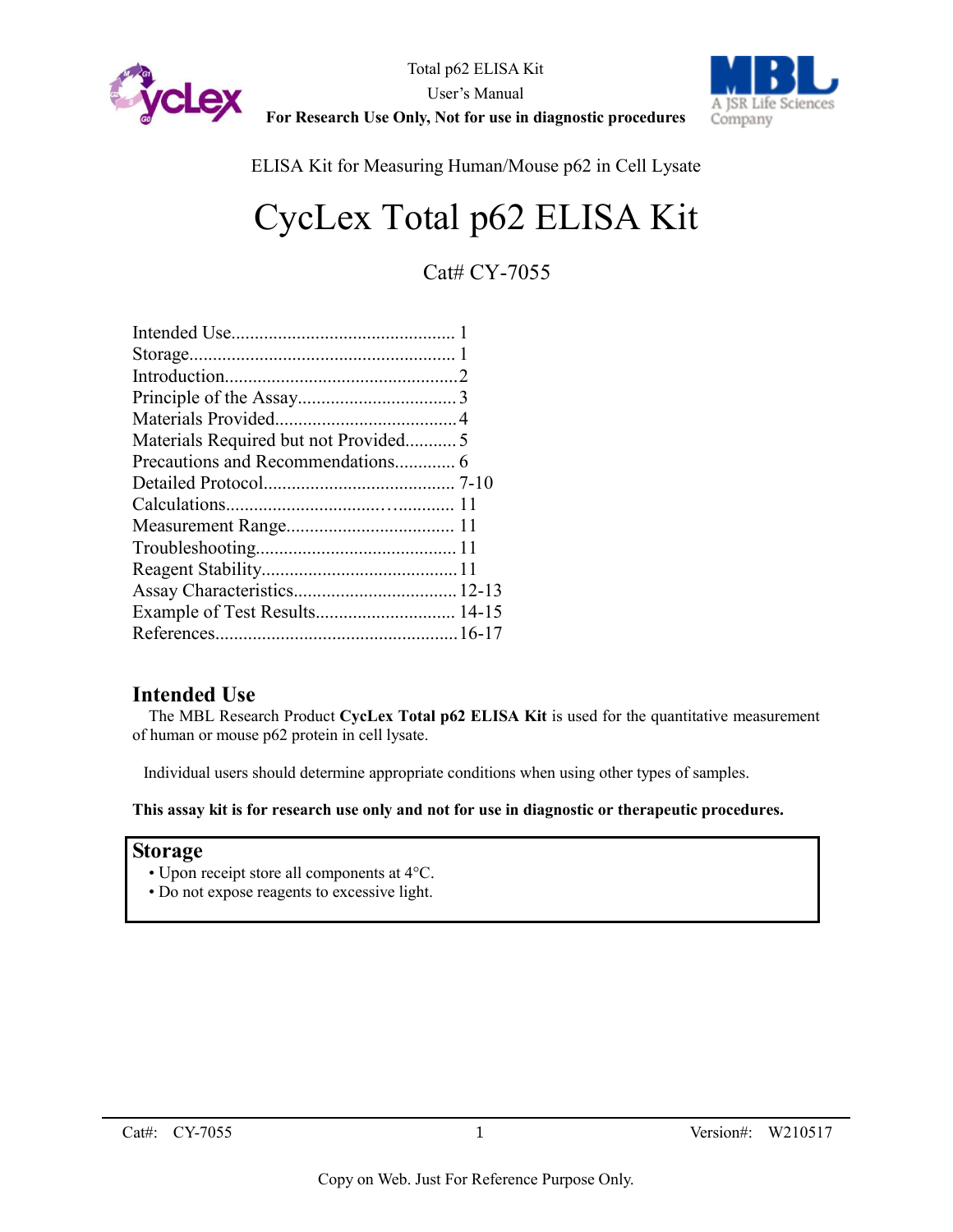



# **Introduction**

The sequstosome1, p62/SQSTM1, hereafter referred as p62, is initially identified as a phosphotyrosine-independent ligand of the SH2 domain of p56lck (1). p62 is composed of multiple domain, which is Phox/Bem domain1, ZZ-type zinc finger domain, TRAF6 binding domain, LC3-interacting region (LIR) motif, Keap1-interacting region (KIR), and ubiquitin-associated domain (UBA). Thus p62 plays a multifunctional scaffold protein that organizes signal transduction and protein traffic (2, 3).

Additionally, binding to the autophagy regulator Atg8/LC3 through LIR motif and to the polyubiquitinated proteins through UBA domain, p62 is an important mediator for targeting polyubiquitinated proteins to the autophagic degradation system and p62 has a crucial role in the removal of aggregated proteins that are poorly degraded by proteasomes. (4-11). The protein aggregates are characteristic features of a variety of chronic toxic and degenerative diseases, such as Mallory bodies in hepatocytes in alcoholic and non-alcoholic steatohepatitis, intracytoplasmic hyaline bodies in hepatocellular carcinoma, neurofibrillary tangles in neurons in Alzheimer's disease, Lewy bodies in Parkinson's disease, and Rosenthal fibers (12-14). Indeed, p62 is detected as a common component of these protein aggregates (15, 16).

The phosphorylation of p62 modifies the affinity of domain for target protein. The phosphorylation of p62 on serine 403 (human) / serine 405 (mouse) in UBA domain, which is phosphorylated by casein kinase 2 and/or TANK-binding kinase 1, promotes its translocation to ubiquitinated proteins, and which progresses selective autophagic clearance of ubiquitinated proteins aggregates (17, 18).

On the other hand, phosphorylation of p62 on serine 349 (human) / serine 351 (mouse) in KIR motif, which is phosphorylated by mTORC1 *in vitro*, enhances its affinity for Keap1, and which follows selective autophagy of Keap1, leading to Nrf2 activation (19, 20). mTORC1 interacts with p62 via raptor and phosphorylates serine 349 (human) / serine 351 (mouse) of p62, which is required for mTORC1 activation in response to amino acids (21) and is shown to be a nice marker of the activation of mTORC1 in autophagy pathways (19).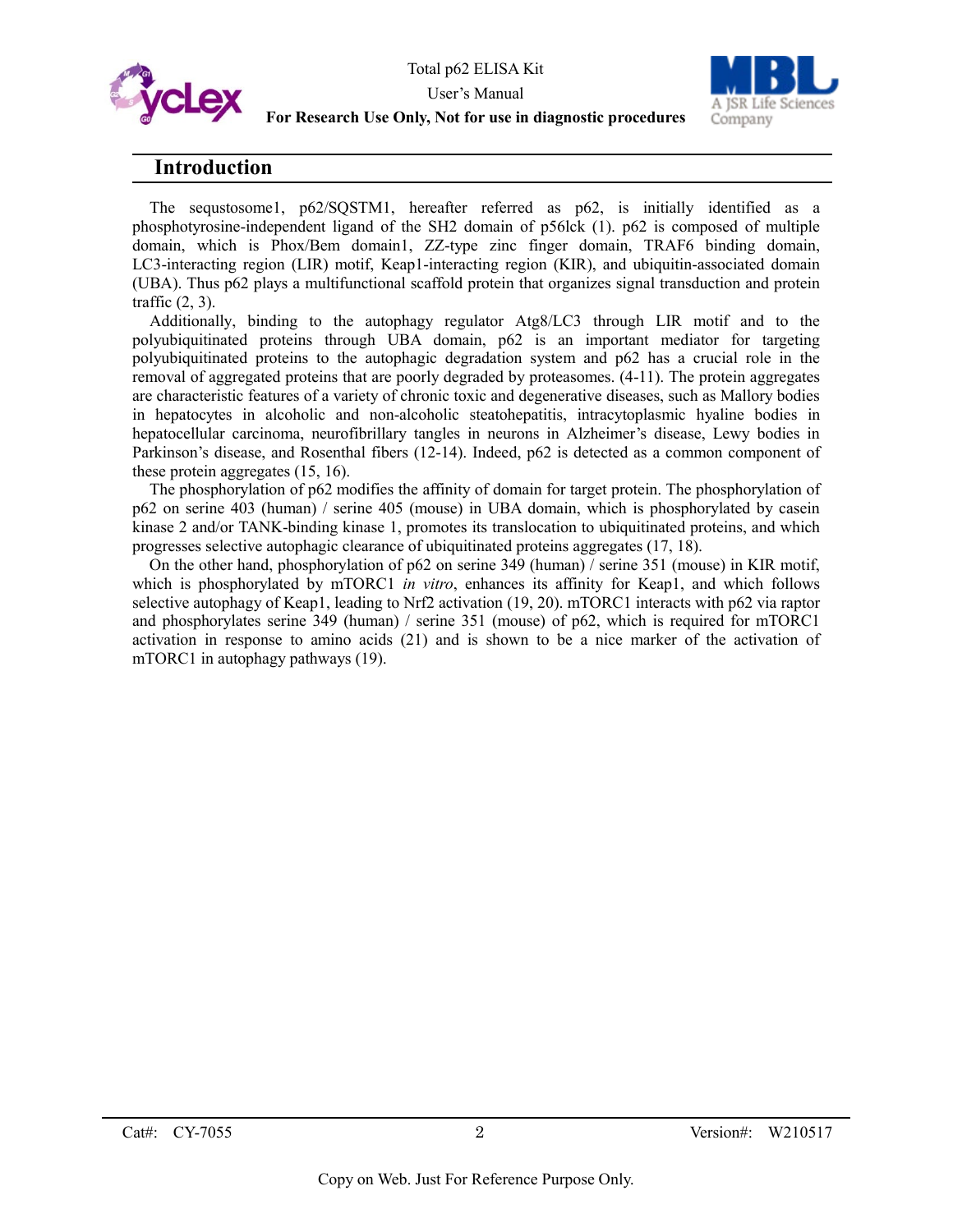



# **Principle of the Assay**

The MBL Research Product **CycLex Total p62 ELISA Kit** employs the quantitative sandwich enzyme immunoassay technique. An antibody specific for p62 is pre-coated onto a microplate. Standards and samples are pipetted into the wells and the immobilized antibody binds any p62 protein present. After washing away any unbound substances, an HRP conjugated antibody specific for p62 is added to the wells. Following a wash to remove any unbound antibody HRP conjugate, the remaining conjugate is allowed to react with the substrate  $H_2O_2$ -tetramethylbenzidine. The reaction is stopped by addition of acidic solution and absorbance of the resulting yellow product is measured at 450 nm. The absorbance is proportional to the concentration of p62. A standard curve is constructed by plotting absorbance values versus p62 concentrations of calibrators, and concentrations of unknown samples are determined using this standard curve.

#### **Summary of Procedure**

Culture cells in plate or dish at 50-70 % confluency Incubate in CO2 incubator at 37°C overnight Add appropriate amount of compounds for induction of p62 expression Incubate for appropriate time in  $CO<sub>2</sub>$  incubator at 37 $\rm ^{o}C$ Harvest the cells by scraping and centrifugation Make cell lysates by adding 1st Lysis Buffer and Complete 2nd Lysis Buffer Mix for 60 minutes at 4°C Centrifuge and collect the clear lysates Dilute the lysates with Dilution Buffer Add 100 µL of diluted lysates to each well of the microplate Incubate for 60 minutes at room temp. Wash the wells Add 100 µL of HRP conjugated anti-p62 antibody to each well Incubate for 60 minutes at room temp. Wash the wells Add 100 µL of Substrate Reagent Incubate for 5-15 minutes at room temp. Add 100 µL of Stop Solution Measure absorbance at 450 nm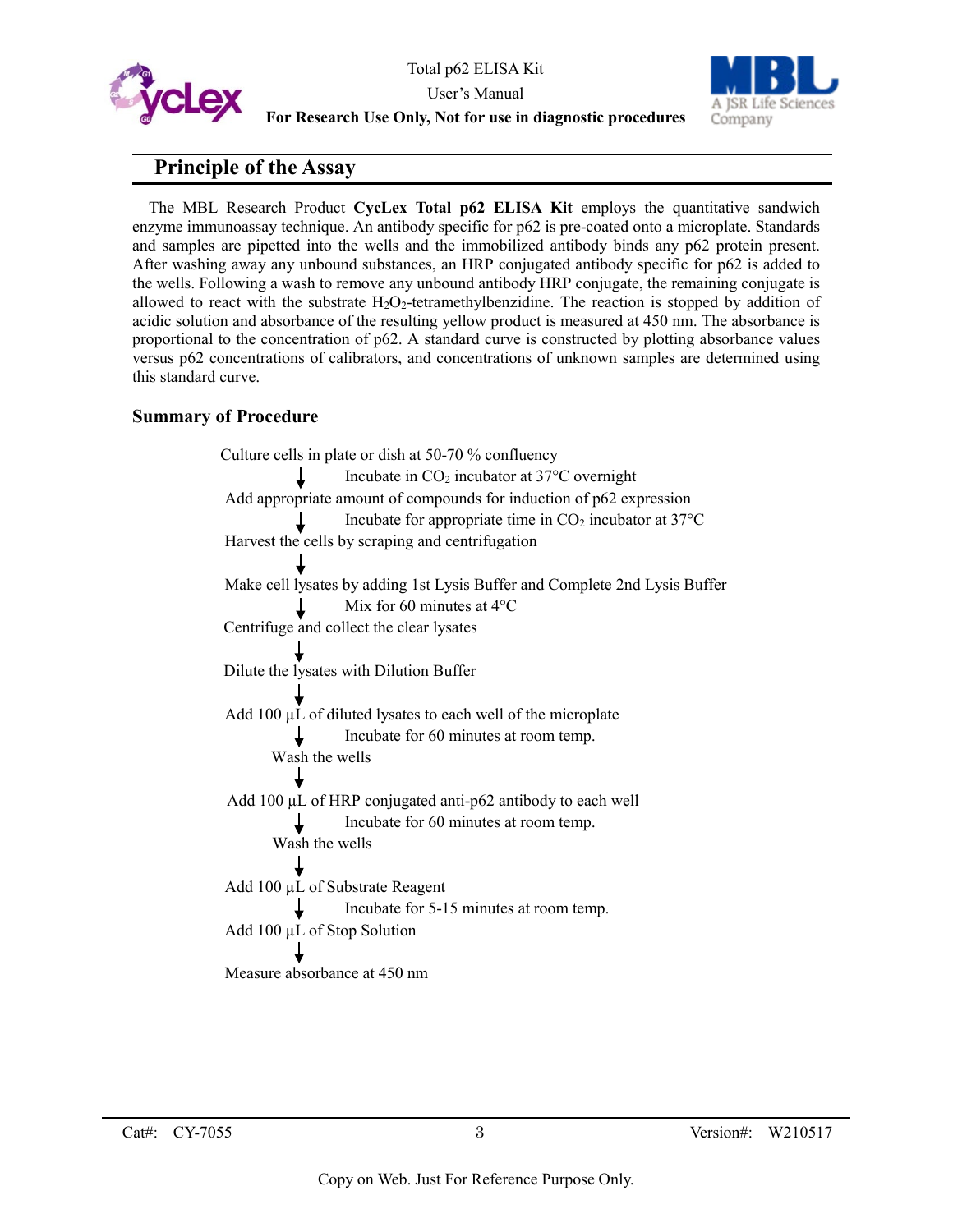

Total p62 ELISA Kit User's Manual **For Research Use Only, Not for use in diagnostic procedures**



# **Materials Provided**

All samples and standards should be assayed in duplicate. The following components are supplied and are sufficient for the one 96-well microplate kit.

**Microplate:** One microplate supplied ready to use, with 96 wells (12 strips of 8-wells) in a foil, zip-lock bag with a desiccant pack. Wells are pre-coated with anti-p62 antibody as a capture antibody.

**10X Wash Buffer:** One 100 mL bottle of 10X buffer containing Tween®-20.

**50X Phosphatase Inhibitor:** One vial of lyophilized phosphatase inhibitor mix.

**1st Lysis Buffer:** One bottle containing 12 mL of 1X buffer.

**2nd Lysis Buffer:** One bottle containing 50 mL of 1X buffer.

**p62 Standard:** One vial containing  $X^*$  ng of lyophilized p62. \***The amount is changed depending on lot. See the real "User's Manual" included in the kit box. Dilution Buffer:** One bottle containing 50 mL of 1X buffer; use for standard and sample dilution. Ready to use.

**HRP conjugated Detection Antibody:** One vial containing 12 mL of HRP (horseradish peroxidase) conjugated anti-p62 antibody. Ready to use.

**Substrate Reagent:** One bottle containing 20 mL of the chromogenic substrate, tetra-methylbenzidine (TMB). Ready to use.

**Stop Solution:** One bottle containing 20 mL of 1 N H<sub>2</sub>SO<sub>4</sub>. Ready to use.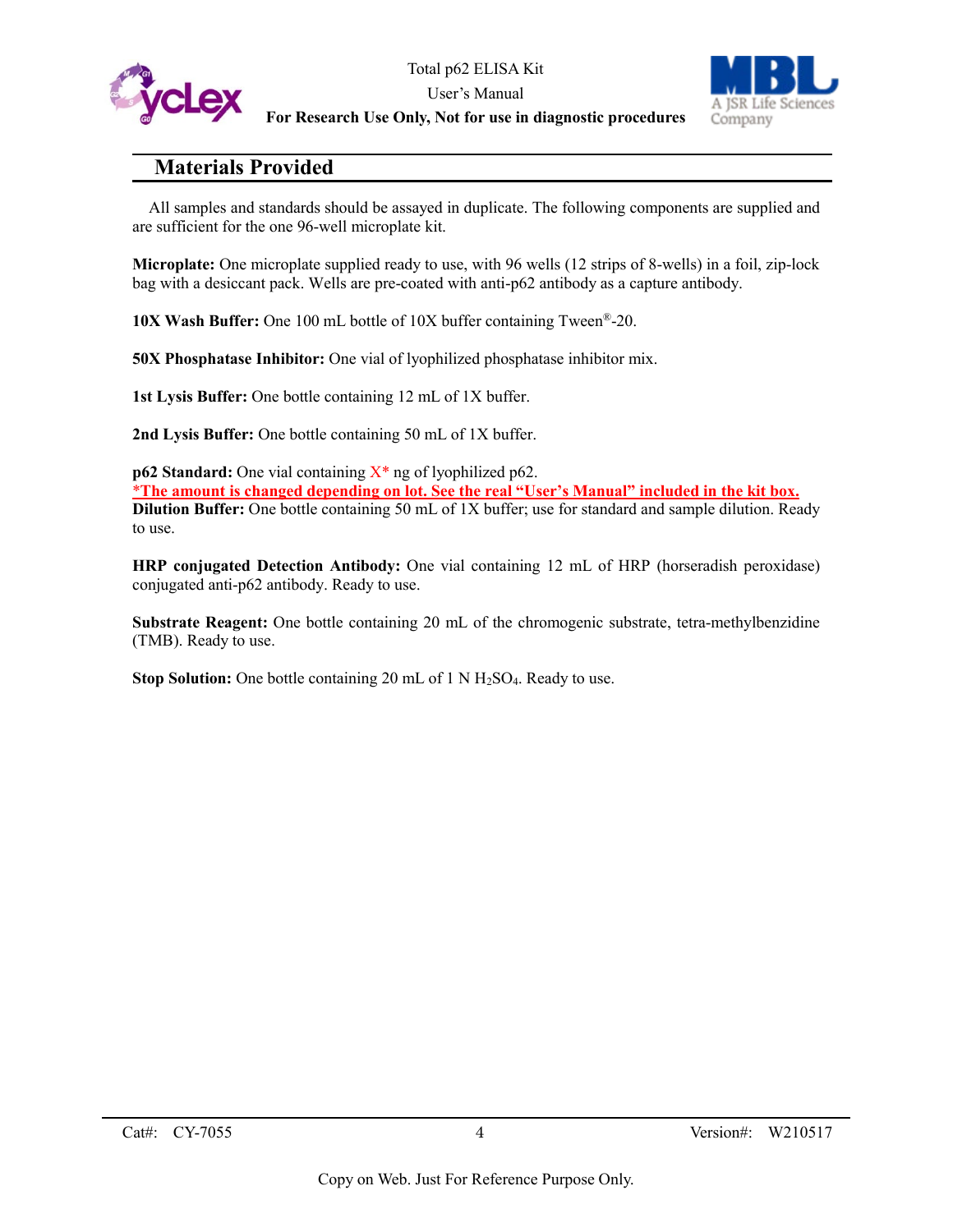



#### **For Research Use Only, Not for use in diagnostic procedures**

# **Materials Required but not Provided**

• **Protease Inhibitor:** e.g. available from SIGMA, Protease Inhibitor Cocktail Tablets, Cat# 11697498001 or GE Healthcare, Protease Inhibitor Mix, Cat# 80650123.

#### • **Orbital microplate shaker**

- **Pipettors:** 2-20 µL, 20-200 µL and 200-1,000 µL precision pipettors with disposable tips.
- **Precision repeating pipettor**
- **Microcentrifuge tubes** for sample preparation.
- **Vortex mixer**
- **Tube rotator**
- **(Optional) Microplate washer:** Manual washing is possible but not preferable
- **Plate reader** capable of measuring absorbance in 96-well plates at dual wavelengths of 450 nm/540 nm. Dual wavelengths of 450/550 or 450/595 nm can also be used. The plate can also be read at a single wavelength of 450 nm, which will give a somewhat higher reading.
- **(Optional) Software package facilitating data generation and analysis**
- **500 or 1,000 mL graduated cylinder**
- **Reagent reservoirs**
- **Deionized water of the highest quality**
- **Disposable paper towels**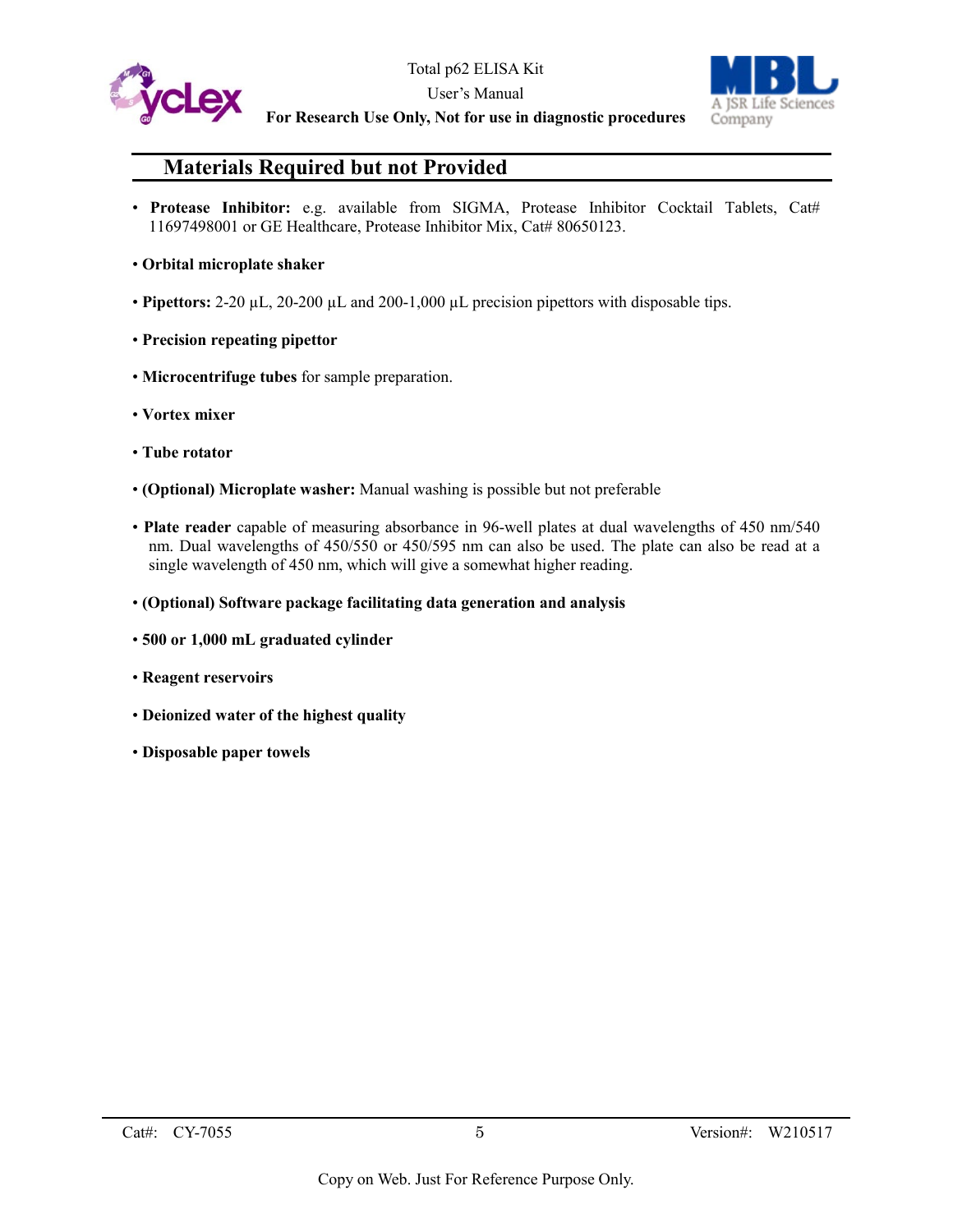



# **Precautions and Recommendations**

- **Although we suggest to conduct experiments as outlined below, the optimal experimental conditions will vary depending on the parameters being investigated, and must be determined by the individual user.**
- Allow all the components to come to room temperature before use.
- All microplate strips that are not immediately required should be returned to the zip-lock pouch, which must be carefully resealed to avoid moisture absorption.
- Do not use kit components beyond the indicated kit expiration date.
- Use only the microtiter wells provided with the kit.
- Rinse all detergent residue from glassware.
- Use deionized water of the highest quality.
- Do not mix reagents from different kits.
- The buffers and reagents in this kit may contain preservatives or other chemicals. Care should be taken to avoid direct contact with these reagents.
- Do not mouth pipette or ingest any of the reagents.
- Do not smoke, eat, or drink when performing the assay or in areas where samples or reagents are handled.
- Dispose of tetra-methylbenzidine (TMB) containing solutions in compliance with local regulations.
- Avoid contact with the acidic Stop Solution and Substrate Solution, which contains hydrogen peroxide.
- Wear gloves and eye protection when handling immunodiagnostic materials and samples of human origin, and these reagents. In case of contact with the Stop Solution and the Substrate Solution, wash skin thoroughly with water and seek medical attention, when necessary.
- **Biological samples may be contaminated with infectious agents. Do not ingest, expose to open wounds or breathe aerosols. Wear protective gloves and dispose of biological samples properly.**
- **CAUTION: Sulfuric Acid is a strong acid. Wear disposable gloves and eye protection when handling Stop Solution.**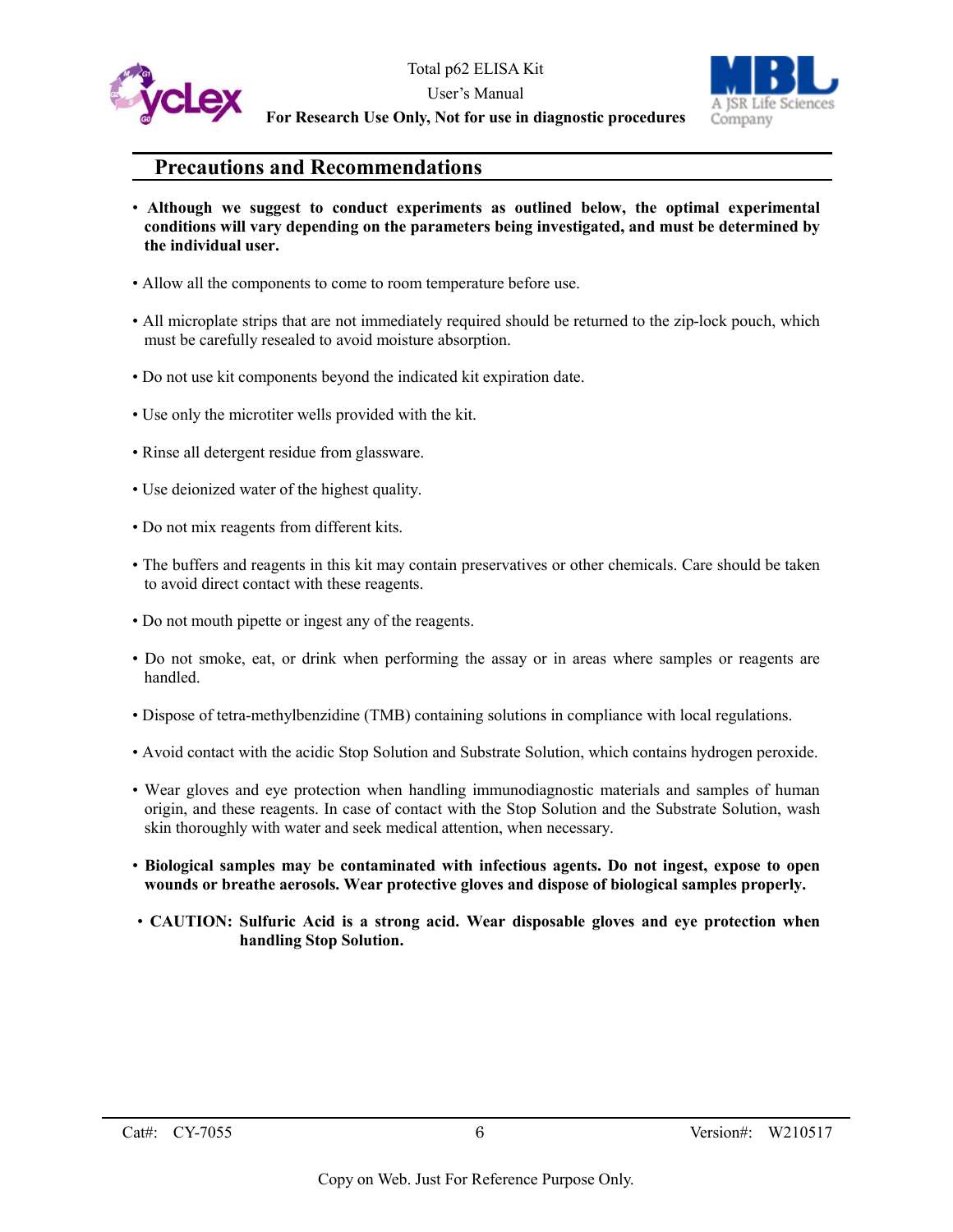



# **Detailed Protocol**

The MBL Research Product **CycLex Total p62 ELISA Kit** is provided with removable strips of wells so the assay can be carried out on separate occasions using only the number of strips required for the particular determination. Since experimental conditions may vary, an aliquot of the p62 Standard within the kit, should be included in each assay as a calibrator. Disposable pipette tips and reagent troughs should be used for all liquid transfers to avoid cross-contamination of reagents or samples.

### **Preparation of Working Solutions**

All reagents need to be brought to room temperature prior to use.

- 1. Prepare a working solution of Wash Buffer by adding **100 mL** of **10X Wash Buffer** (provided) to **900 mL** of deionized (distilled) water (**ddH2O**). Mix well. Store at 4°C for two weeks or -20°C for long-term storage.
- 2. Reconstitute a vial of **50X Phosphatase Inhibitor** (provided, lyophilized) with **1.0 mL** of **ddH2O**. Mix gently until dissolved. Store the **50X Phosphatase Inhibitor Solution** in small aliquots (e.g. 200  $\mu$ L) at -20 $\mathrm{^{\circ}C}$ .
- 3. Prepare **Complete 2nd Lysis Buffer** by adding **100 µL** of **50X Phosphatase Inhibitor Solution** and appropriate amount of **Protease Inhibitor** (not provided)\* to **4.5 mL** of **2nd Lysis Buffer** (provided). Bring the final volume up to **5.0 mL** with **ddH2O** and mix well.

\* **S**ee the section of "Materials Required but not Provided" above.

4. Prepare **Standard Reconstitution Buffer** by adding **150 µL** of **1st Lysis Buffer** (provided) to **1.35 mL** of **2nd Lysis Buffer** (provided).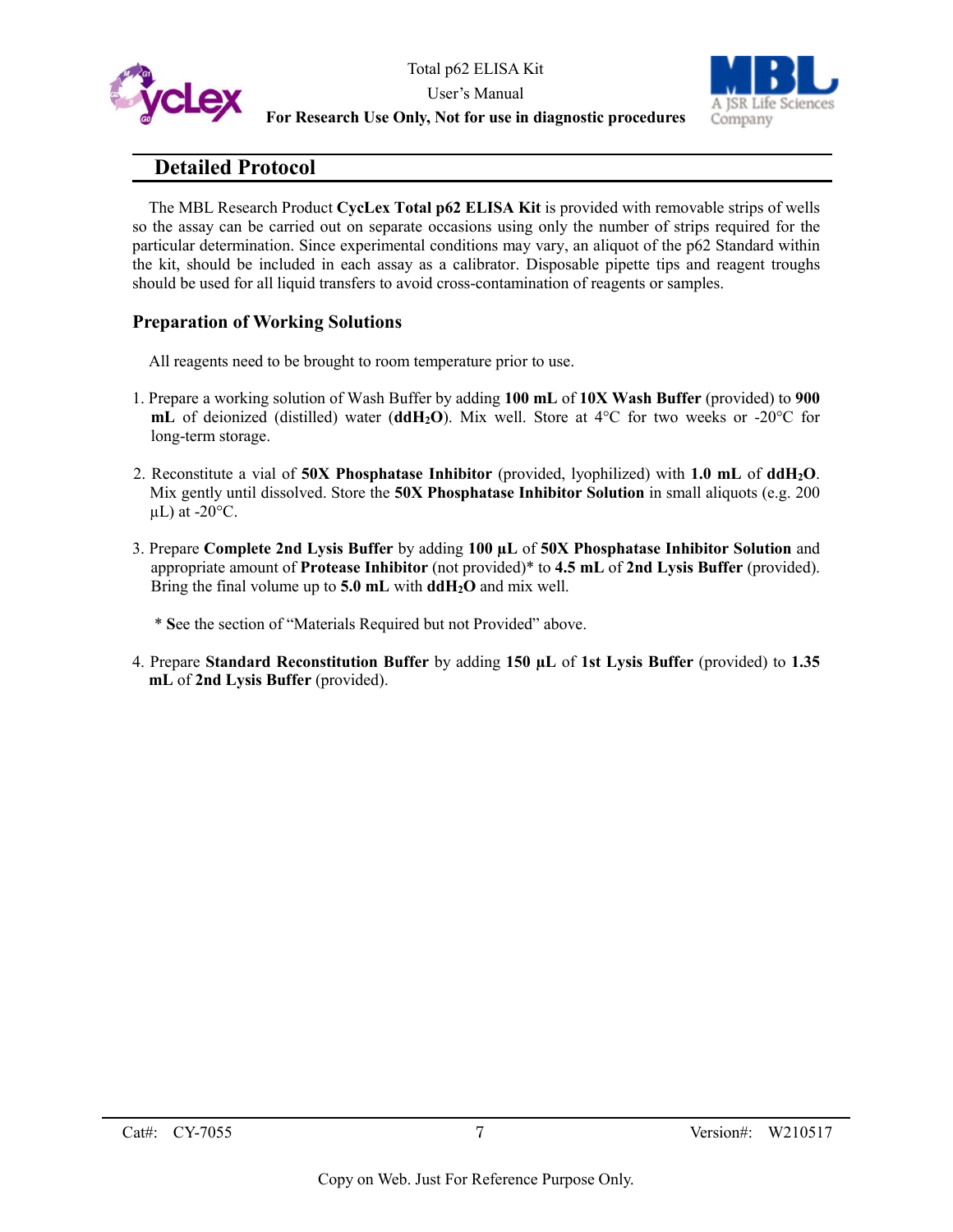



5. Reconstitute **p62 Standard** (provided, lyophilized) with X\* **mL** of **Standard Reconstitution Buffer** by gently mixing. After reconstitution, immediately dispense it in small aliquots (e.g.  $100 \mu L$ ) to plastic micro-centrifuge tubes and store below -70°C to avoid non-specific adsorption to glass surface and multiple freeze-thaw cycles. The concentration of the p62 in vial should be **960 ng/mL**, which is referred to as the **Master Standard** of p62.

\***The amount is changed depending on lot. See the real "User's Manual" included in the kit box.** Prepare **Standard Solutions** as follows:

Use the **Master Standard** to produce a dilution series (below). Mix each tube thoroughly before the next transfer. **Std.1 (96 ng/mL)** serves as the highest standard. The **Dilution Buffer** serves as the zero standard (Blank).

|       | Volume of Standard                   | Dilution Buffer | Concentration |
|-------|--------------------------------------|-----------------|---------------|
| Std.1 | 50 µL of Master Standard (960 ng/mL) | $450 \mu L$     | $96$ ng/mL    |
| Std.2 | 250 µL of Std. 1 (96 ng/mL)          | $250 \mu L$     | $48$ ng /mL   |
| Std.3 | $250 \mu L$ of Std. 2 (48 ng/mL)     | $250 \mu L$     | $24$ ng/mL    |
| Std.4 | $250 \mu L$ of Std. 3 (24 ng/mL)     | $250 \mu L$     | $12$ ng/mL    |
| Std.5 | 250 μL of Std. 4 (12 ng/mL)          | $250 \mu L$     | $6$ ng/mL     |
| Std.6 | $250 \mu L$ of Std. 5 (6 ng/mL)      | $250 \mu L$     | $3$ ng/mL     |
| Std.7 | $250 \mu L$ of Std. 6 (3 ng/mL)      | $250 \mu L$     | $1.5$ ng/mL   |
| Blank |                                      | $250 \mu L$     | $0$ ng/mL     |

**Note:** Do not use a Repeating pipette. Change tips for every dilution. Wet tip with Dilution Buffer before dispensing. Discard any unused Standard Solutions after use.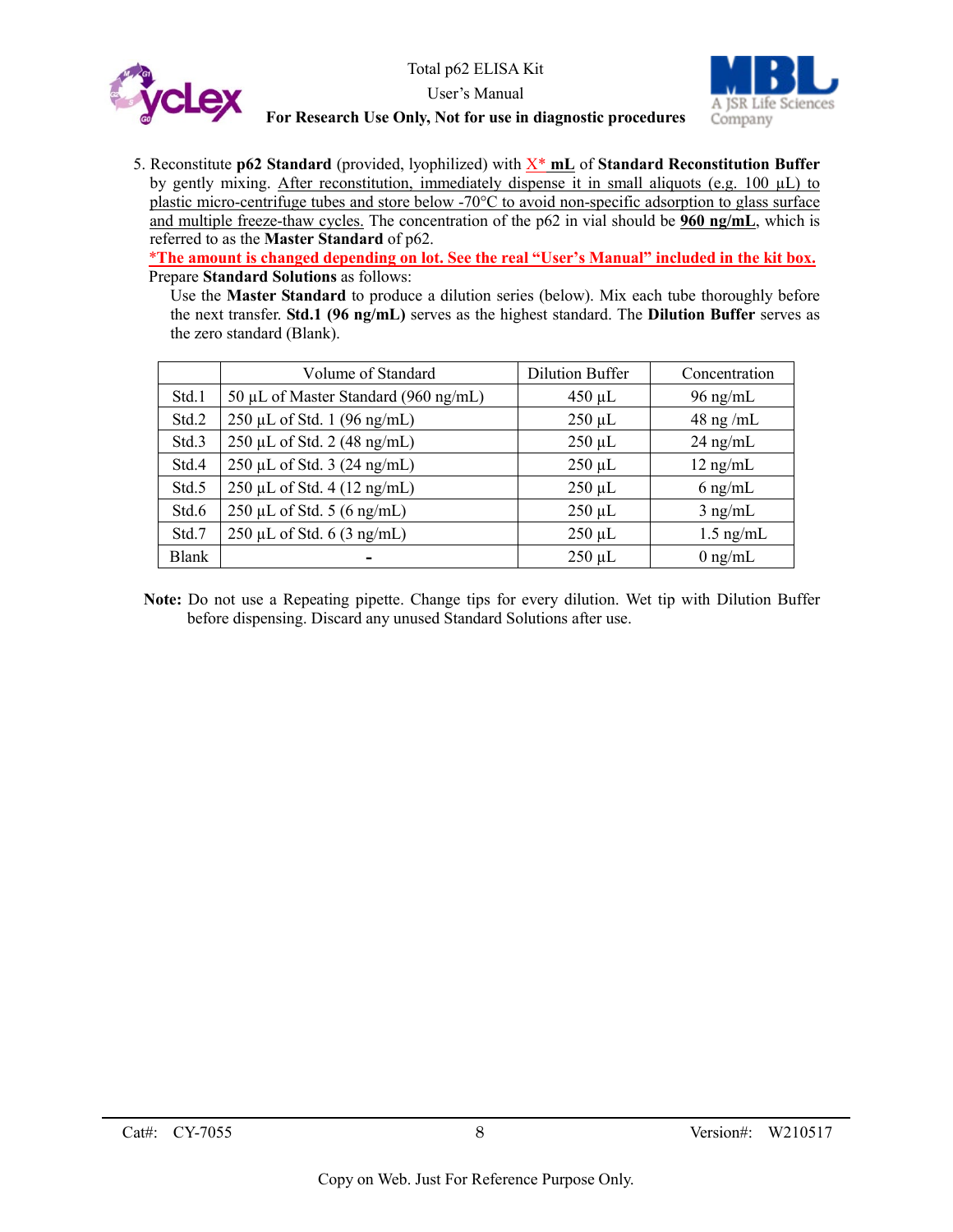



#### **Assay Procedure**

#### **I. Preparation of Cell Lysates**

- **Note:** This protocol has been successfully applied to several cell lines. The optimal experimental conditions will vary depending on the parameters, e.g. cell lines. Users should optimize this protocol for their own experimental conditions.
- 1. Plate cells\* in 1 mL of culture medium to each well in a 12-well plate at 50-70 % confluency.
	- \* Aseptically coat surface of wells with 1 mL of poly-L-lysine (10 μg/mL, in PBS). Rock gently to ensure even coating of the wells surface. After 5 minutes, remove poly-L-lysine solution by aspiration and plate cells.
	- \* For HeLa cells: Plate cells at a density of  $1.5{\text -}3.0 \times 10^5$  cells/mL.
- \* For MEF cells: Plate cells at a density of  $2.5-5.0 \times 10^5$  cells/mL.
- 2. Incubate the 12-well plate in  $CO<sub>2</sub>$  incubator at 37 $\degree$ C overnight.
- 3. Remove media and add 1 mL of culture medium containing appropriate amount of test compounds to each well.
- 4. Incubate the 12-well plate for appropriate time in  $CO_2$  incubator at 37 $^{\circ}$ C.
- 5. Remove media and gently wash the surface of cells with cold PBS twice\*.
	- \* Remove PBS by aspiration completely.
	- \* At this point the cells on the plate can be frozen below -70°C for making cell lysates later.
- 6. Add **50 µL** of **1st Lysis Buffer**\* from pipette drop by drop to different areas of the well surface.
- \* Containing SDS. Please dissolve precipitates completely before use, as by heating in water bath at 25-37°C.
- 7. Mix the solution with the tip of a disposable tip to lyse the cells completely at room temperature for several minutes.
- 8. Add **450 µL** of **Complete 2nd Lysis Buffer** to each well and mix gently by pipetting.
- 9. Transfer the lysates to microcentrifuge tubes and mix well by vortexing.
- 10. Mix the tubes at 10-20 rpm vertically on a tube rotator for 60 minutes at 4°C.
- 11. Centrifuge the tubes at 13,000 rpm for 5 minutes at 4°C.
- 12. Aliquot the clear lysates to new microcentrifuge tubes. These samples are ready for assay. The lysates can be stored below -70°C. Avoid multiple freeze/thaw cycles.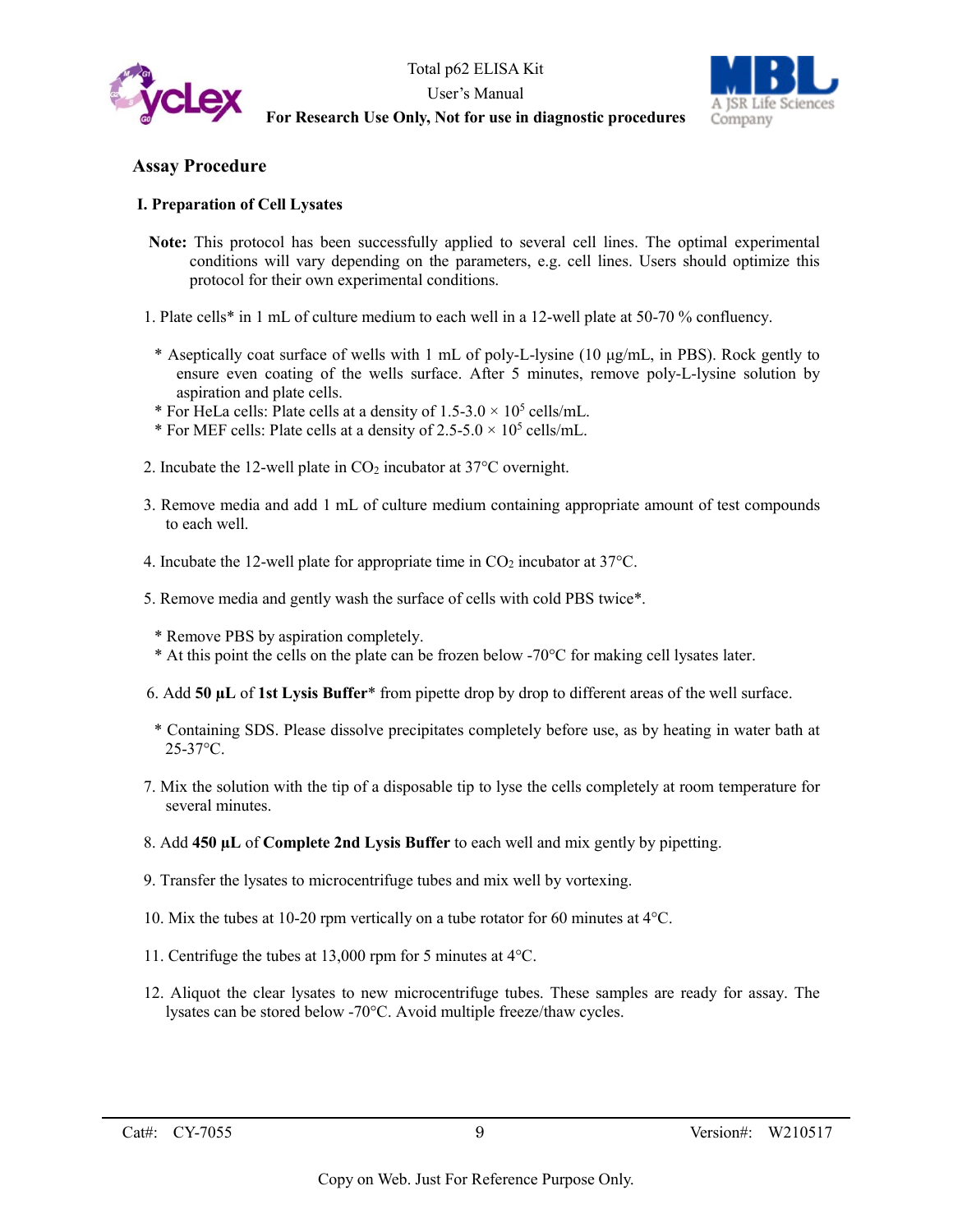

Total p62 ELISA Kit User's Manual **For Research Use Only, Not for use in diagnostic procedures**



#### **II. ELISA**

- 1. Remove the appropriate number of microtiter wells from the foil pouch and place them into the well holder. Return any unused wells to the foil pouch, refold, seal with tape and store at 4 °C.
- 2. Dilute samples with **Dilution Buffer**.\*
	- \* Lysates prepared in the preceding paragraph must be diluted 1:5 (e.g. 60  $\mu$ L of lysates + 240  $\mu$ L Dilution Buffer) or higher. In some types of samples, higher dilution may be more favorable. The dilution ratio should be optimized by the individual user.
	- \* Dilutions of lower than 1:5 should not be used.
- 3. Pipette **100 µL** of **Standard Solutions (Std1-Std7, Blank)** and the **diluted samples** in duplicates, into the appropriate wells.
- 4. Incubate the plate **at room temperature (ca. 25°C) for 60 minutes**, shaking at ca. 300 rpm on an orbital microplate shaker.
- 5. Wash 4-times by filling each well with Wash Buffer (350 µL) using a squirt bottle, multi-channel pipette, manifold dispenser or microplate washer.
- 6. Add **100 µL** of **HRP conjugated Detection Antibody** into each well.
- 7. Incubate the plate **at room temperature (ca. 25°C) for 60 minutes**, shaking at ca. 300 rpm on an orbital microplate shaker.
- 8. Wash 4-times by filling each well with Wash Buffer (350 µL) using a squirt bottle, multi-channel pipette, manifold dispenser or microplate washer.
- 9. Add **100 µL** of **Substrate Reagent** to each well and incubate **at room temperature (ca.25°C) for 5–15 minutes**, shaking at ca. 300 rpm on an orbital microplate shaker.
- 10. Add **100 µL** of **Stop Solution** to each well in the same order as the previously added Substrate Reagent.
- 11. Measure absorbance in each well using a spectrophotometric microplate reader at dual wavelengths of 450/540 nm. Dual wavelengths of 450/550 or 450/595 nm can also be used. Read the microplate at 450 nm if only a single wavelength can be used. Wells must be read within 30 minutes of adding the Stop Solution.
- **Note-1:** Complete removal of liquid at each step is essential to good performance. After the last wash, remove any remaining Wash Buffer by aspirating or decanting. Invert the plate and blot it against clean paper towels.
- **Note-2:** Reliable standard curves are obtained when either O.D. values do not exceed 0.2 units for the blank (zero concentration), or 2.5 units for the highest standard concentration. The plate should be monitored at 5-minute intervals for approximately 30 minutes.
- **Note-3**: If the microplate reader is not capable of reading absorbance greater than the absorbance of the highest standard, perform a second reading at 405 nm. A new standard curve, constructed using the values measured at 405 nm, is used to determine the concentration of off-scale samples. The readings at 405 nm should not replace the on-scale readings at 450 nm.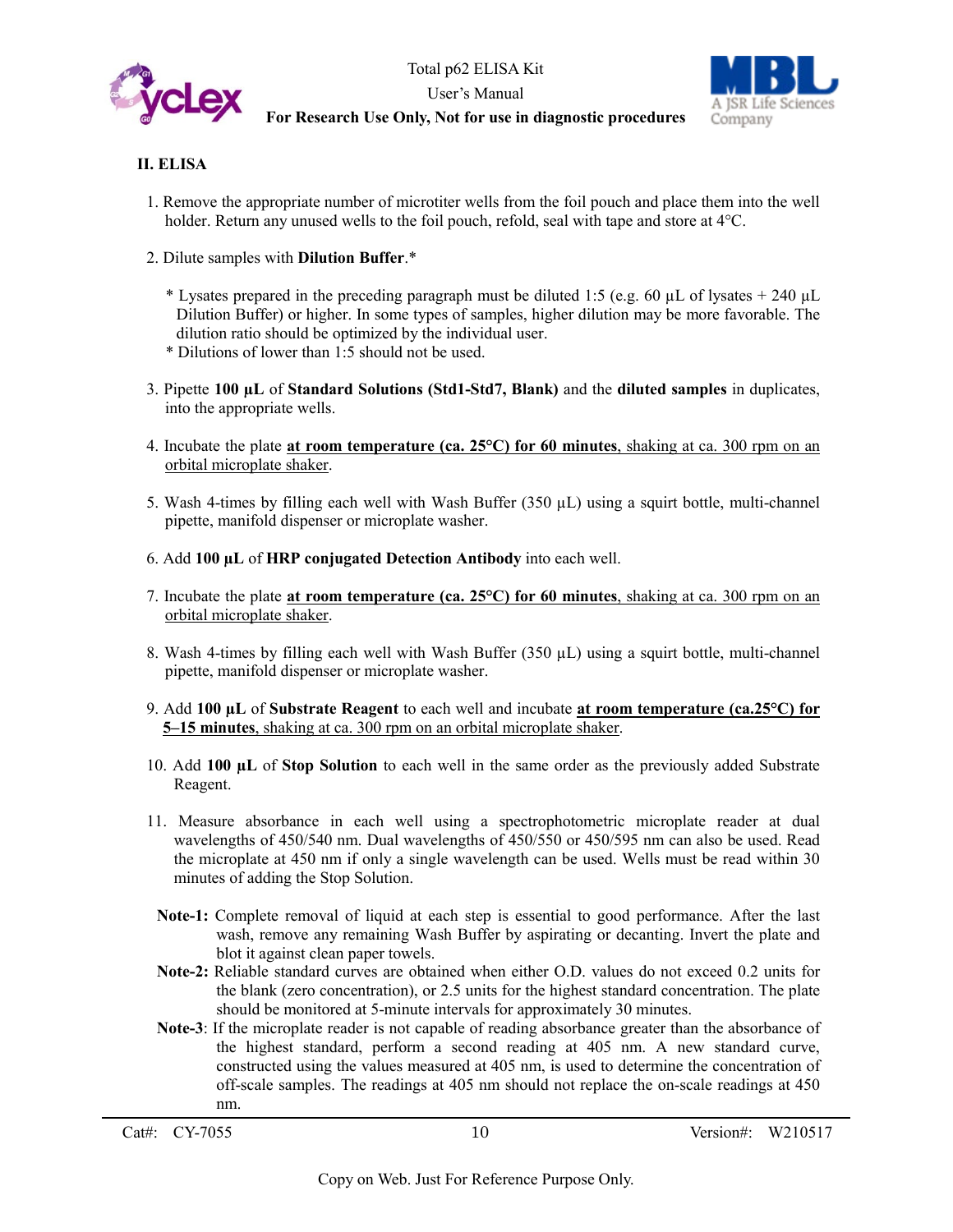



# **Calculations**

Average the duplicate readings for each standard, control and sample, and subtract the optical density of the average zero standard. Plot the optical density versus the concentration of standards and draw the best curve. Most microtiter plate readers perform automatic calculations of analyte concentration. The standard curve fits best to a sigmoidal four-parameter logistic equation. The results of unknown samples can be calculated with any computer program having a four-parameter logistic function.

A standard curve is also to be constructed by plotting the absorbance (Y) versus log of the known concentration (X) of standards, using a cubic function. Alternatively, the logit log function can be used to linearize the standard curve (i.e. logit of optical density (Y) is plotted versus log of the known concentration (X) of standards). To determine the concentration of each sample, first find the optical density on the y-axis and extend a horizontal line to the standard curve. At the point of intersection, extend a vertical line to the x-axis and read the corresponding concentration.

If the samples have been diluted, the concentration read from the standard curve must be multiplied by the dilution factor.

### **Measurement Range**

The measurement range is 1.5 ng/mL to 96 ng/mL. Any sample reading higher than the highest standard should be diluted with Dilution Buffer in higher dilution and re-assayed. Dilution factors need to be taken into consideration in calculating the concentration of the sample.

### **Troubleshooting**

- 1. All samples and controls should be assayed in duplicate, using the protocol described in the **Detailed Protocol**. Incubation times or temperatures significantly different from those specified may give erroneous results.
- 2. Poor duplicates, accompanied by elevated values for wells containing no sample, indicate insufficient washing. If all instructions in the **Detailed Protocol** were followed accurately, such results indicate a need for washer maintenance.
- 3. Overall low signal may indicate that desiccation of the plate has occurred between the final wash and addition of Substrate Reagent. Do not allow the plate to dry out. Add Substrate Reagent immediately after wash.

# **Reagent Stability**

All of the reagents included in the MBL Research Product **CycLex Total p62 ELISA Kit** have been tested for stability. Reagents should not be used beyond the stated expiration date.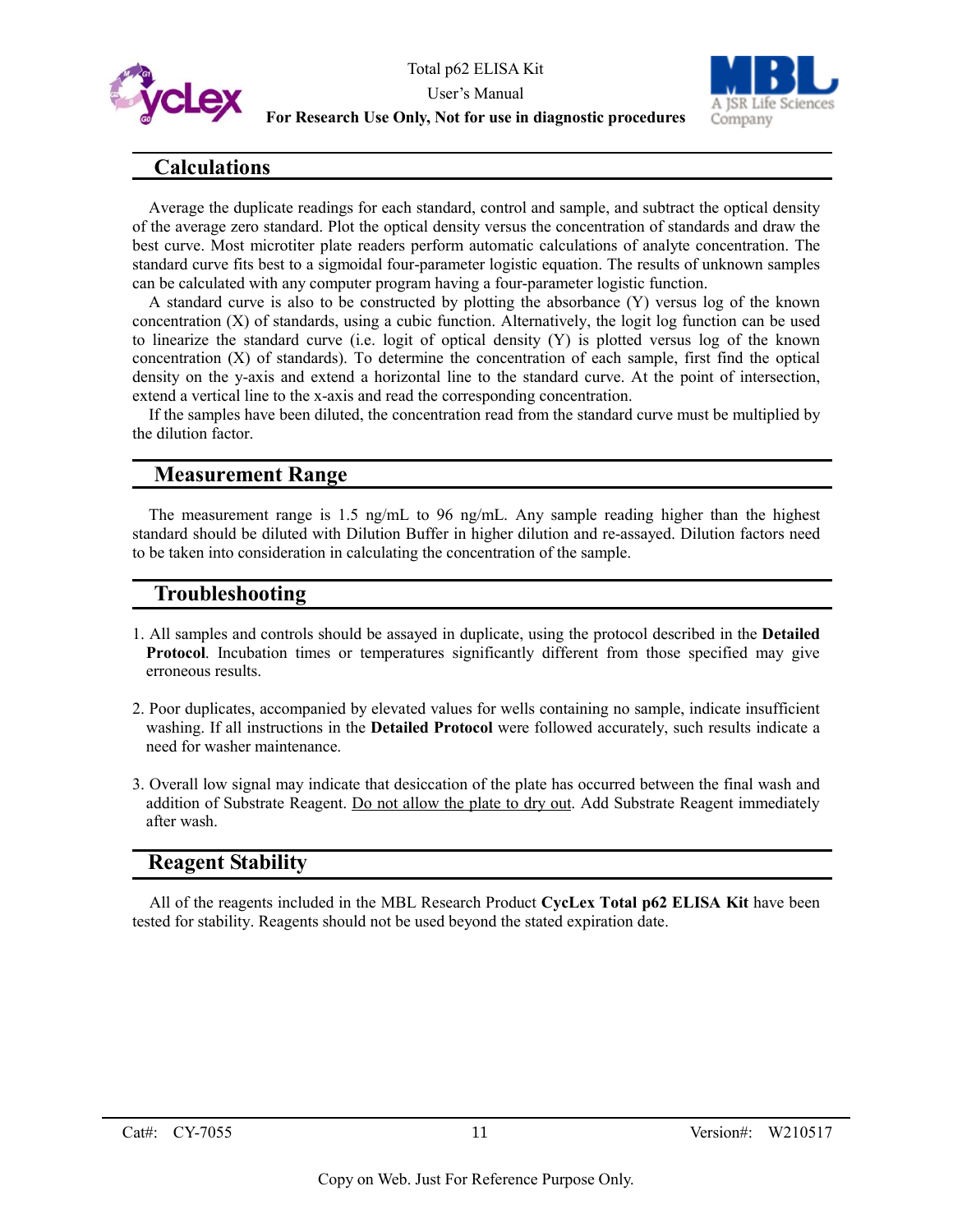



# **Assay Characteristics**

#### **1. Sensitivity**

The limit of detection (defined as such a concentration of p62 giving absorbance higher than mean absorbance of blank\* plus three standard deviations of the absorbance of blank: A blank + 3SD blank) is better than 0.154 ng/mL of sample.

\* Dilution Buffer was pipetted into blank wells.

#### Typical Standard Curve

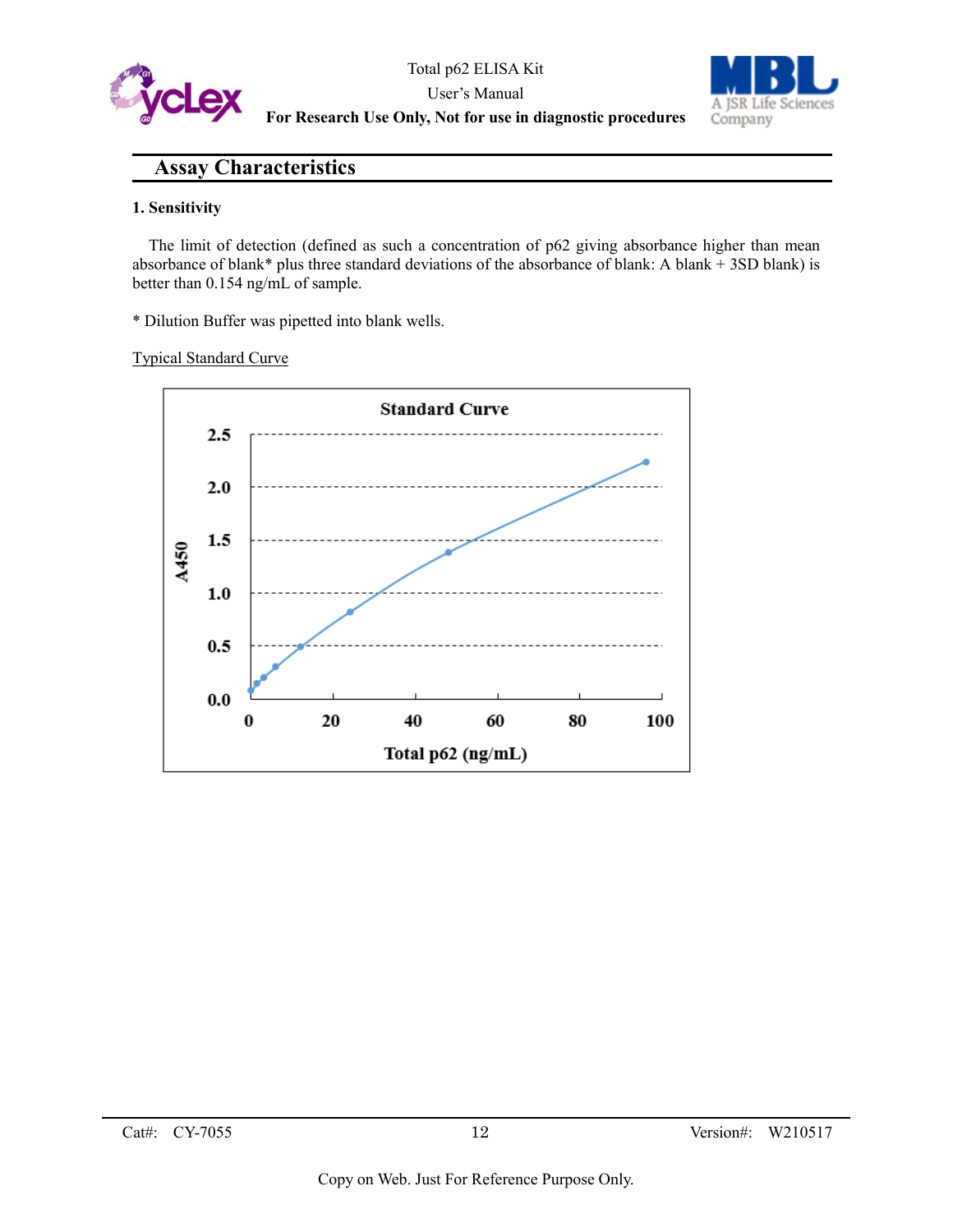



#### **2. Linearity**

Three samples\* were diluted with Dilution Buffer and assayed after dilution. The neat sample was set to 1.

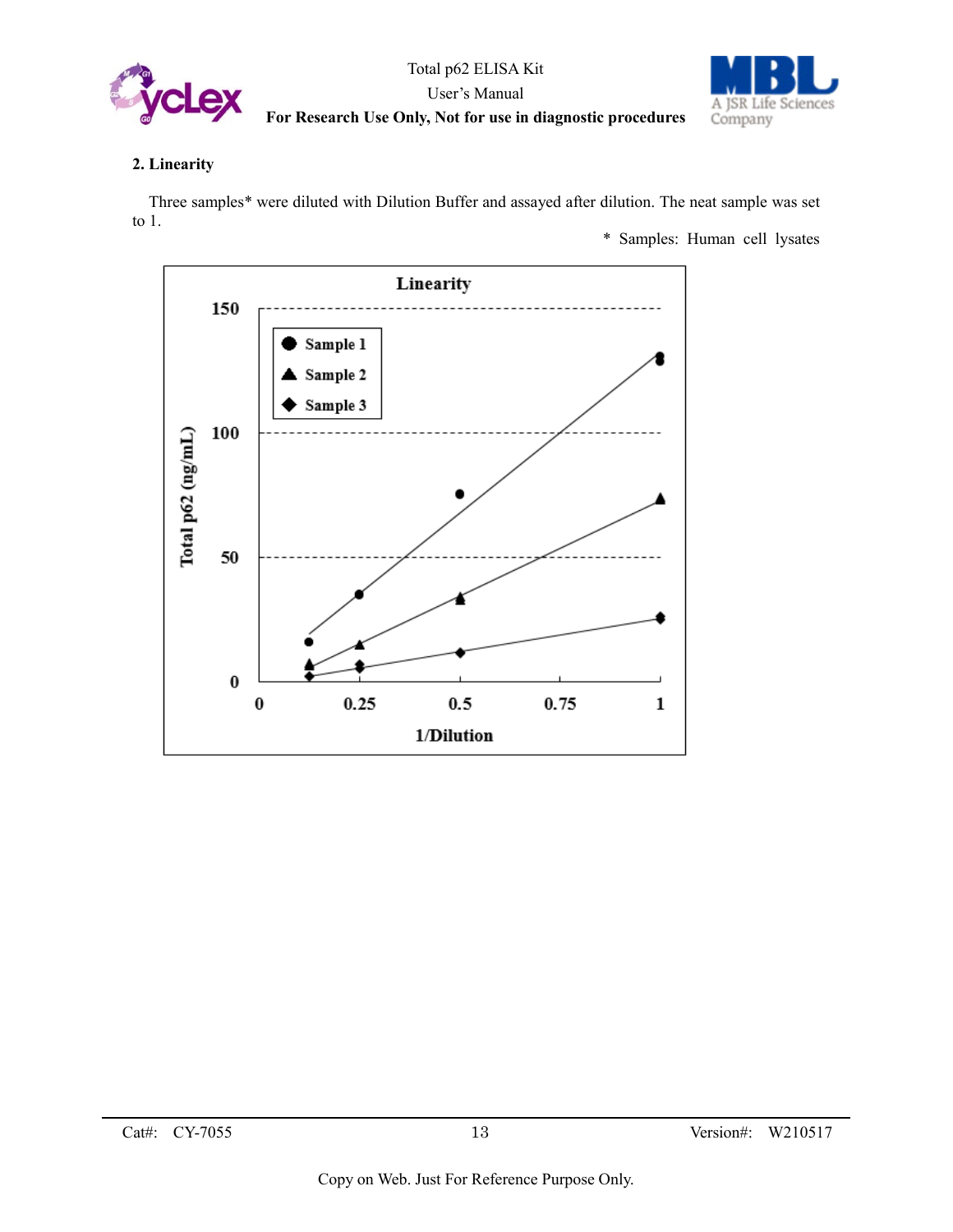



# **Example of Test Results**

Fig.1 Measurement of total p62 (by Cat#CY-7055), phospho-p62 Ser349 (by Cat#CY-7056), and Ser403 (by Cat#CY-7057) in cell lysates of HeLa cells treated with 0-25 nM Bafilomycin A1 and/or 12.5-100 nM Rapamycin for 17 hours.

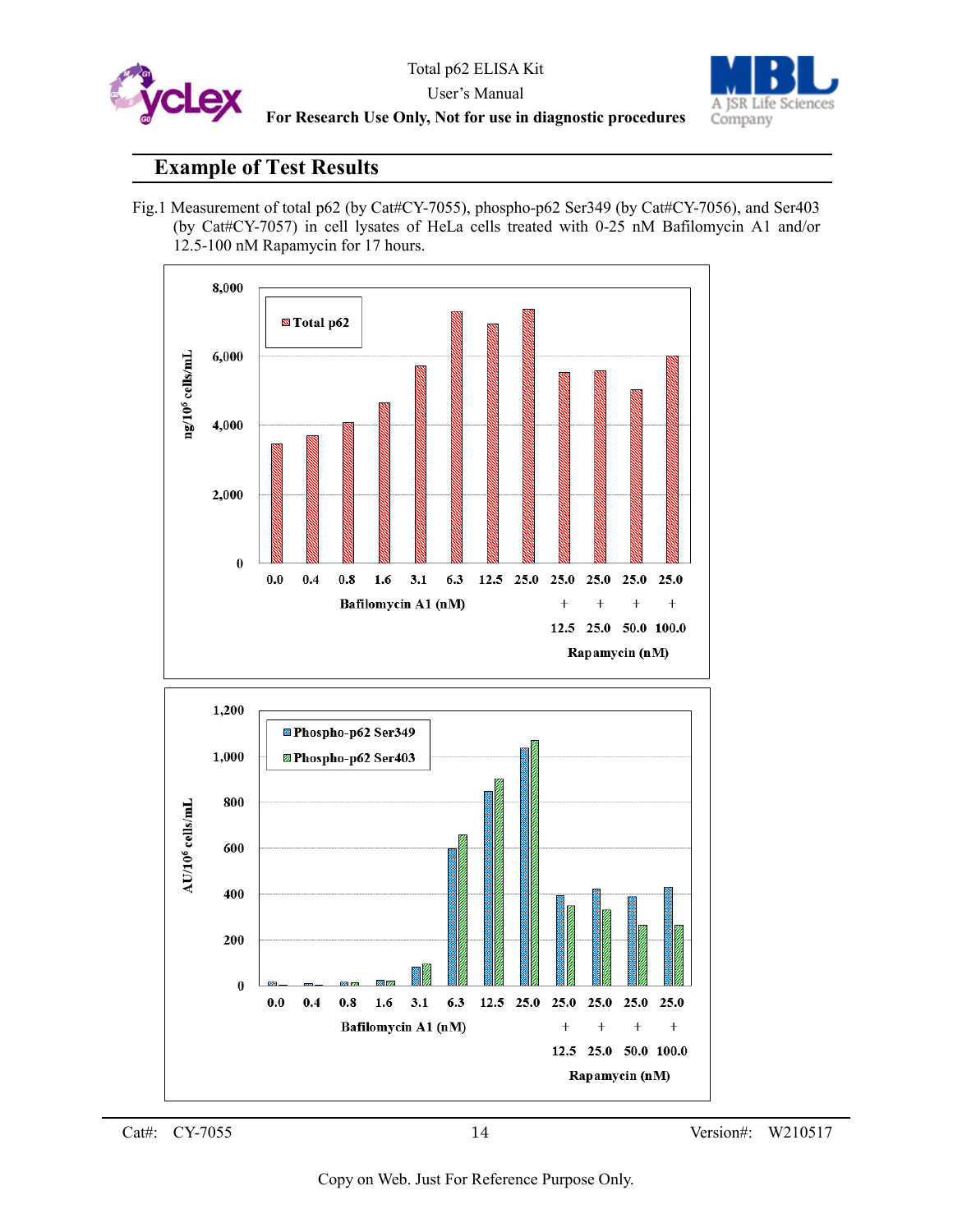



Fig.2 Measurement of total p62 (by Cat#CY-7055), phospho-p62 Ser349 (by Cat#CY-7056), and Ser403 (by Cat#CY-7057) in cell lysates of MEF (mouse embryonic fibroblast) treated with 0-25 nM Bafilomycin A1 and/or 50-100 nM Rapamycin and/or for 17 hours.

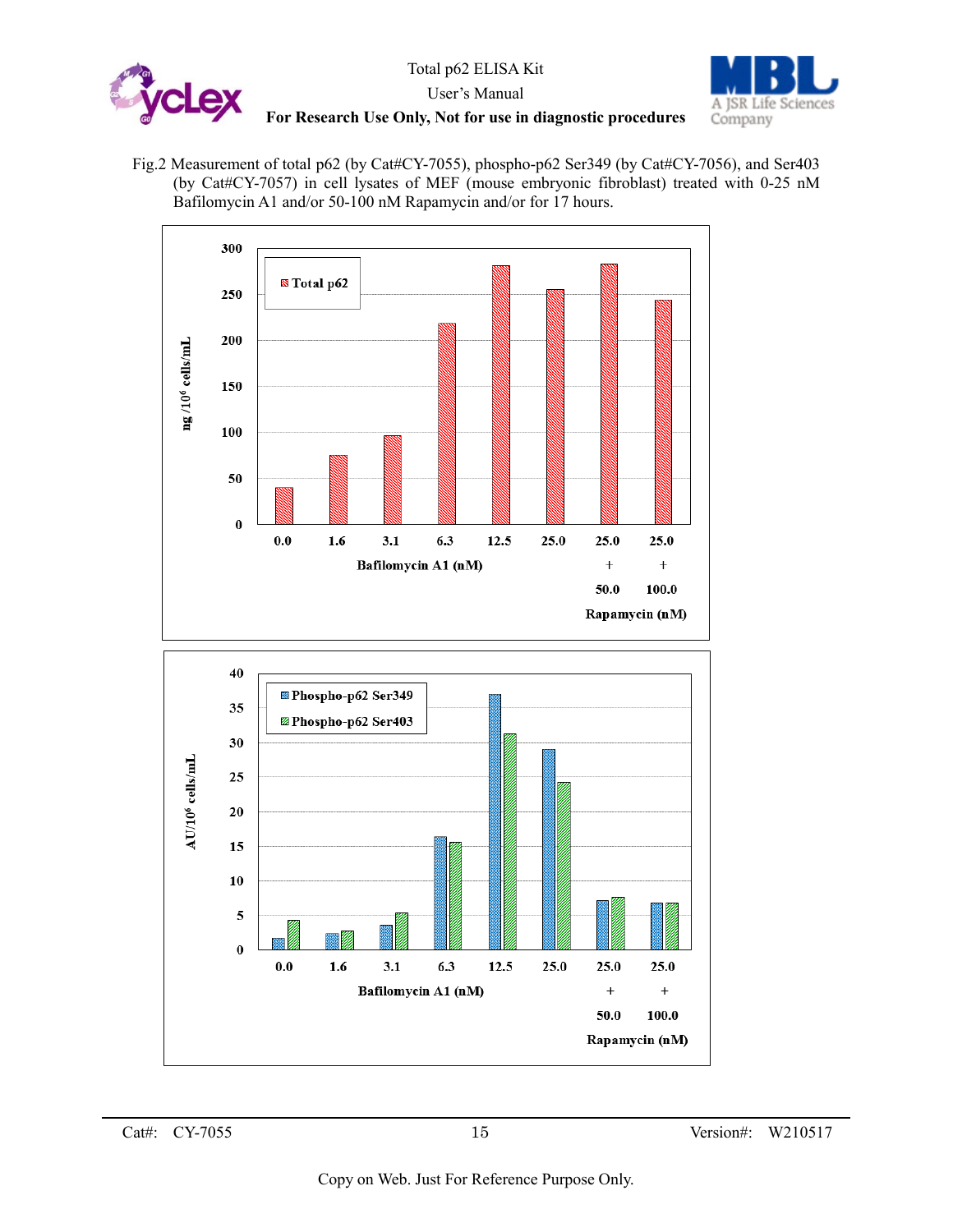



# **References**

- 1. Joung I *et al*. Molecular cloning of a phosphotyrosine-independent ligand of the p56lck SH2 domain. Proc Natl Acad Sci U S A. 1996 Jun 11;93(12):5991-5.
- 2. Moscat J and Diaz-Meco MT. p62 at the crossroads of autophagy, apoptosis, and cancer. Cell. 2009 Jun 12;137(6):1001-4.
- 3. Moscat J and Diaz-Meco MT. Feedback on fat: p62-mTORC1-autophagy connections. Cell. 2011 Nov 11;147(4):724-7.
- 4. Shin J. P62 and the sequestosome, a novel mechanism for protein metabolism. Arch Pharm Res. 1998 Dec; 21(6): 629-33.
- 5. Pankiv S *et al*. p62/SQSTM1 binds directly to Atg8/LC3 to facilitate degradation of ubiquitinated protein aggregates by autophagy. J Biol Chem. 2007 Aug 17;282(33):24131-45.
- 6. Komatsu M *et al*. Homeostatic levels of p62 control cytoplasmic inclusion body formation in autophagy-deficient mice. Cell. 2007 Dec 14;131(6):1149-63.
- 7. Dertic V. A master conductor for aggregate clearance by autophagy. Dev Cell. 2010 May 18;18(5): 694-6.
- 8. Filimonenko M *et al*. The selective macroautophagic degradation of aggregated proteins requires the PI3P-binding protein Alfy. Mol Cell. 2010 Apr 23;38(2):265-79.
- 9. Komatsu M and Ichimura Y. Physiological significance of selective degradation of p62 by autophagy. FEBS Lett. 2010 Apr 2;584(7):1374-8.
- 10. Lamark T and Johansen T. Autophagy: links with the proteasome. Curr Opin Cell Biol. 2010 Apr; 22(2):192-8.
- 11. Ponpuak M *et al*. Delivery of cytosolic components by autophagic adaptor protein p62 endows autophagosomes with unique antimicrobial properties. Immunity. 2010 Mar 26;32(3):329-41.
- 12. Lowe J *et al*. Ubiquitin is a common factor in intermediate filament inclusion bodies of diverse type in man, including those of Parkinson's disease, Pick's disease, and Alzheimer's disease, as well as Rosenthal fibres in cerebellar astrocytomas, cytoplasmic bodies in muscle, and mallory bodies in alcoholic liver disease. J Pathol. 1988 May;155(1):9-15.
- 13. Carrell RW and Lomas DA. Conformational disease. Lancet. 1997 Jul 12;350(9071):134-8.
- 14. Denk H *et al*. Mallory bodies revisited. J Hepatol. 2000 Apr;32(4):689-702.
- 15. Zatloukal K *et al*. p62 Is a common component of cytoplasmic inclusions in protein aggregation diseases. Am J Pathol. 2002 Jan;160(1):255-63.
- 16. Nagaoka U *et al*. Increased expression of p62 in expanded polyglutamine-expressing cells and its association with polyglutamine inclusions. J Neurochem. 2004 Oct;91(1):57-68.